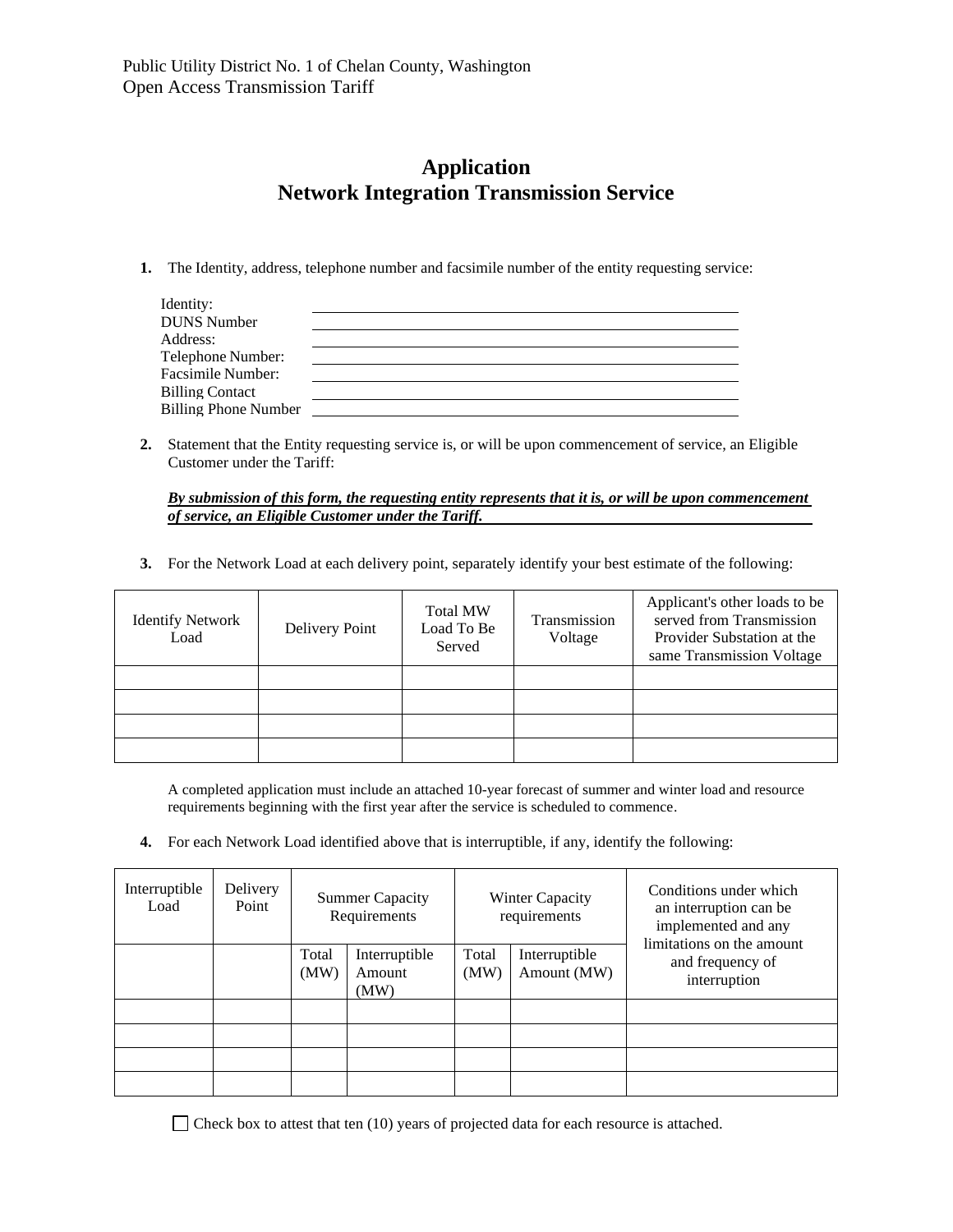# Public Utility District No. 1 of Chelan County, Washington Open Access Transmission Tariff

**5.** Separately identify the Network Resource(s) used to serve the Network Load at each delivery point identified above. For each resource provide the information required in Parts A and B below. Attach additional sheets as necessary.

 $\Box$  Check box to attest that ten (10) years of projected data for each resource is attached.

#### **Part A Resource Information**

| <b>Resource Name:</b>                                                                                                                                       |  |  |  |  |
|-------------------------------------------------------------------------------------------------------------------------------------------------------------|--|--|--|--|
|                                                                                                                                                             |  |  |  |  |
| <b>Delivery Information</b>                                                                                                                                 |  |  |  |  |
| <b>Start Date and Time:</b>                                                                                                                                 |  |  |  |  |
| End Date and Time:                                                                                                                                          |  |  |  |  |
| Control Area where title to the resource output is received:                                                                                                |  |  |  |  |
| <b>Resource Size</b>                                                                                                                                        |  |  |  |  |
| Total MW of Ownership of Resource:<br><u> 1989 - Jan Samuel Barbara, margaret e</u> n 1980 eta eta eskualdean eta eskualdean eta eskualdean eta eta eta eta |  |  |  |  |
| MW of Capacity being designated:                                                                                                                            |  |  |  |  |
| On System Resources Only: VAR Capability of all Generators (Indicate if other than +/- 0.95)                                                                |  |  |  |  |
| Leading:<br><u> 1989 - Johann John Stone, marking fan de Fryske kunstne fan de ferstjer fan de ferstjer fan de ferstjer fan d</u>                           |  |  |  |  |
| Lagging:                                                                                                                                                    |  |  |  |  |
| <b>Operating Restrictions</b>                                                                                                                               |  |  |  |  |
| Describe any periods of restricted operations:                                                                                                              |  |  |  |  |
| Maintenance Schedule:                                                                                                                                       |  |  |  |  |
| Minimum loading level of resource:                                                                                                                          |  |  |  |  |
| Normal operating level of resource:<br><u> 1989 - Johann Barbara, martxa alemaniar arg</u>                                                                  |  |  |  |  |
| Describe any must-run unit designations required for system reliability or contract reasons:                                                                |  |  |  |  |

Arrangements governing the sale and delivery of power to third parties from generating facilities located in the Transmission Provider's Balancing Authority Area, where only a portion of unit output is designated as a Network resource: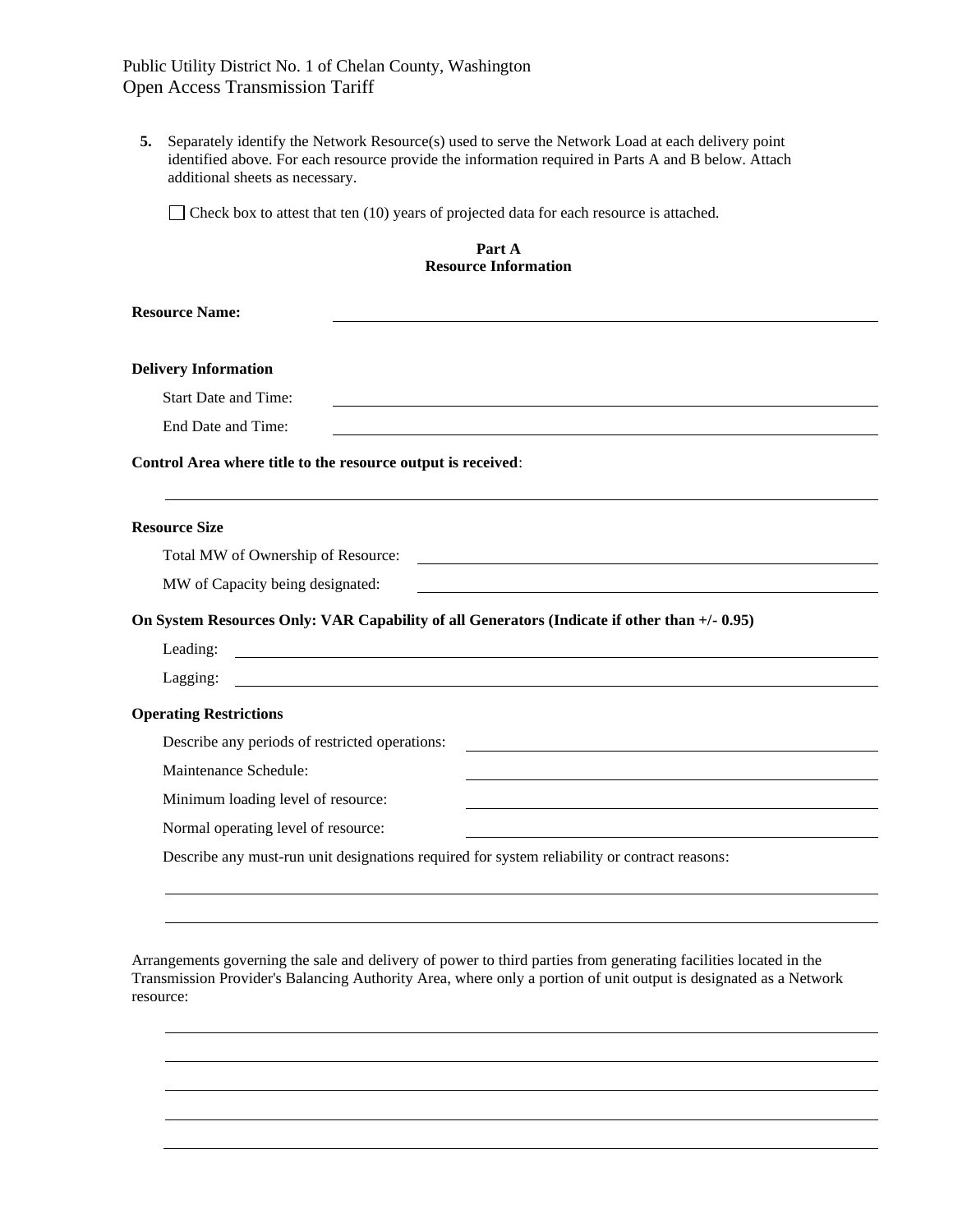## **Part B External Transmission Arrangements**

 $\Box$  Check Box to attest that resource(s) is located within the Chelan transmission System

Unless the above box is checked, the information in the Part B is required when title to the resource output is received outside the Chelan transmission system.

| Delivery Locations:                            |                  |                                                                                        |                                                                                                                                                                                                                           |
|------------------------------------------------|------------------|----------------------------------------------------------------------------------------|---------------------------------------------------------------------------------------------------------------------------------------------------------------------------------------------------------------------------|
|                                                |                  | Specific Point of Receipt where title to the resource output is received:              |                                                                                                                                                                                                                           |
|                                                |                  | Specific location where the resource output will enter the Chelan transmission system: |                                                                                                                                                                                                                           |
| the Chelan transmission system are as follows: |                  |                                                                                        | The firm, Point-to-Point Transmission Arrangements for delivery of the resource output from the point of<br>receipt where title to the resource output is received to the locations where the resources output will enter |
| <b>Transmission Provider</b>                   | Point of Receipt | Point of Delivery                                                                      | Transmission Reservation #                                                                                                                                                                                                |
|                                                |                  |                                                                                        |                                                                                                                                                                                                                           |
|                                                |                  |                                                                                        |                                                                                                                                                                                                                           |
|                                                |                  |                                                                                        |                                                                                                                                                                                                                           |
|                                                |                  |                                                                                        |                                                                                                                                                                                                                           |